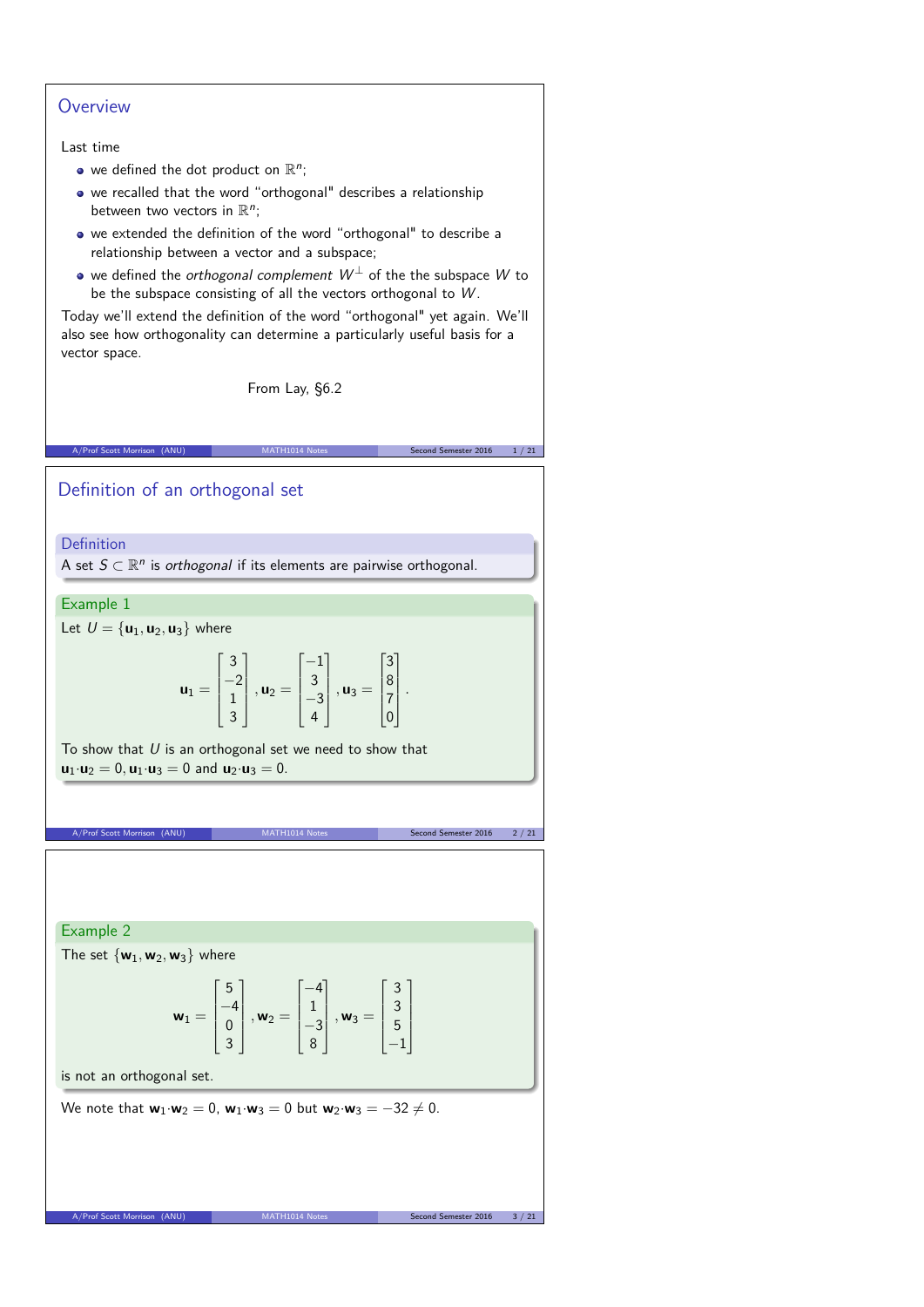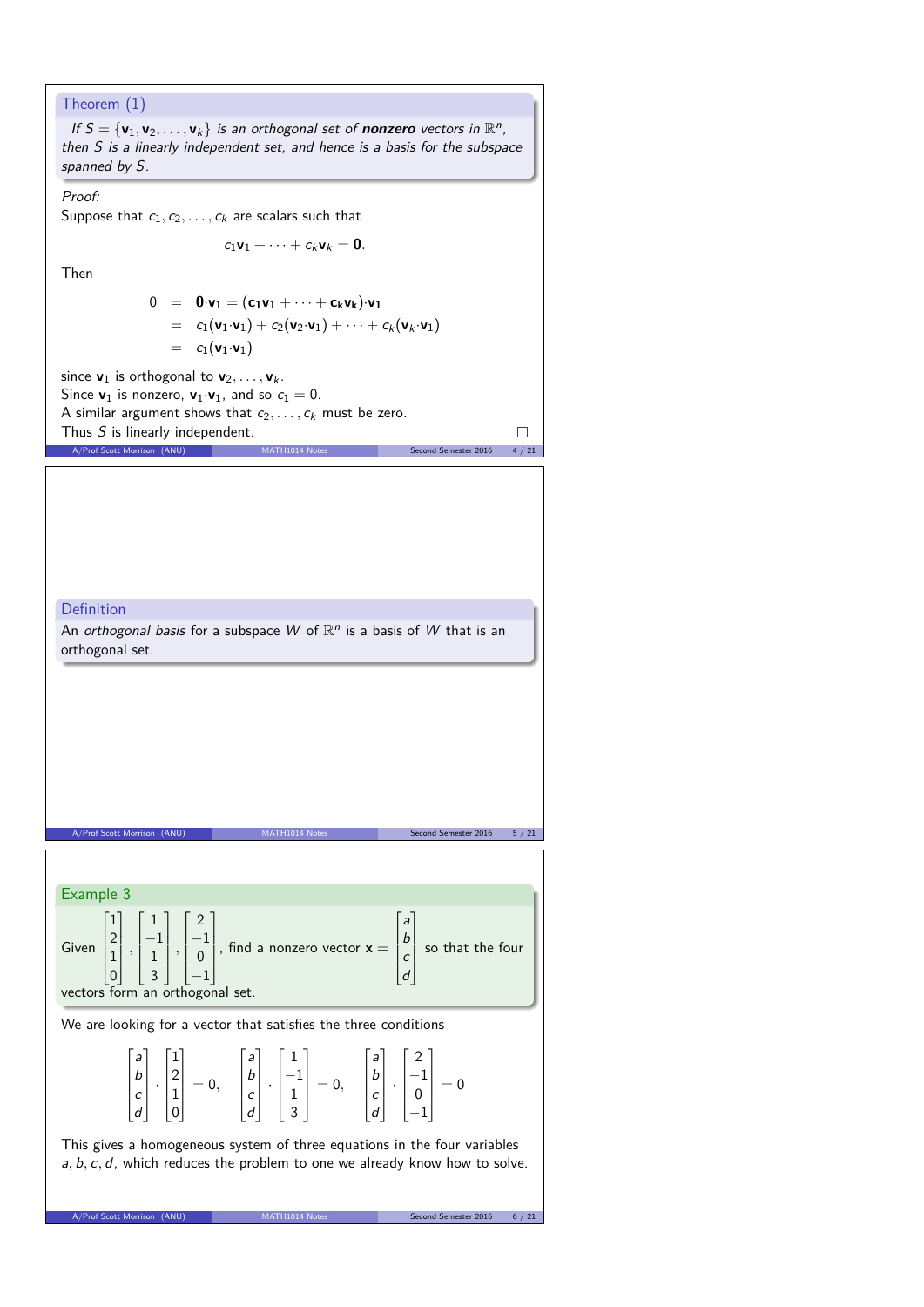We solve the system

$$
\begin{array}{cccc}\na & +2b & +c & = 0 \\
a & -b & +c & +3d & = 0 \\
2a & -b & -d & = 0.\n\end{array}
$$

The coefficient matrix of this system is

$$
A = \begin{bmatrix} 1 & 2 & 1 & 0 \\ 1 & -1 & 1 & 3 \\ 2 & -1 & 0 & -1 \end{bmatrix}
$$

the matrix whose rows are the transpose of the given vectors and the orthogonality condition is indeed  $A\mathbf{x} = \mathbf{0}$  (which gives the above system).

of Scott Morrison (ANU) MATH1014 Notes Second Semester 2016 7 / 21 Row reducing the augmented matrix of this system we get  $[A|0] =$  $\Gamma$  $\overline{\phantom{a}}$  $1 \quad 2 \quad 1 \quad 0 \, 0$  $1 \quad -1 \quad 1 \quad 3 \mid 0$  $2$   $-1$  0  $-1$ |0 T.  $\overline{1}$  $\xrightarrow{rref}$  $\Gamma$  $\overline{1}$  $1 \t0 \t0 \t-1 0$ 0 1 0 −1 0  $0 \t0 \t1 \t3 0$ T.  $\overline{1}$ Thus d is free, and  $a = b = d$ ,  $c = -3d$ . So the general solution to the system is  $x = d$  $\Gamma$  1 1  $-3$ 1 T.  $\parallel$ and every choice of  $d \neq 0$  gives a vector as required. For example taking  $d = 1$  we get the orthogonal set  $\int$  $\overline{\mathcal{L}}$  $\Gamma$  $\begin{bmatrix} 1 \\ 1 \end{bmatrix}$ 1 2 1 0 T  $\overline{\phantom{a}}$ *,*  $\Gamma$  $\overline{\phantom{a}}$ 1 −1 1 3 T  $\overline{\phantom{a}}$ *,*  $\Gamma$  $\overline{\phantom{a}}$ 2 −1 0  $\overline{-1}$ T  $\overline{\phantom{a}}$ *,*  $\Gamma$  $\overline{\phantom{a}}$ 1 1  $-3$ 1 T  $\overline{\phantom{a}}$  $\overline{\mathcal{L}}$  $\int$ This is an orthogonal basis for  $\mathbb{R}^4$ . A/Prof Scott Morrison (ANU) MATH1014 Notes Second Semester 2016 8 / 21 An advantage of working with an orthogonal basis is that the coordinates of a vector with respect to that basis are easily determined. Theorem (2) Let  $\{v_1, \ldots, v_k\}$  be an orthogonal basis for a subspace W of  $\mathbb{R}^n$ , and let **w** be any vector in W. Then the unique scalars  $c_1, \ldots, c_k$  such that  $\mathbf{w} = c_1 \mathbf{v}_1 + \cdots + c_k \mathbf{v}_k$ are given by  $c_i = \frac{\mathbf{w} \cdot \mathbf{v}_i}{\mathbf{w} \cdot \mathbf{v}_i}$  $\frac{\mathbf{w} \cdot \mathbf{v}_i}{\mathbf{v}_i \cdot \mathbf{v}_i}$  for  $i = 1, \ldots, k$ . A/Prof Scott Morrison (ANU) MATH1014 Notes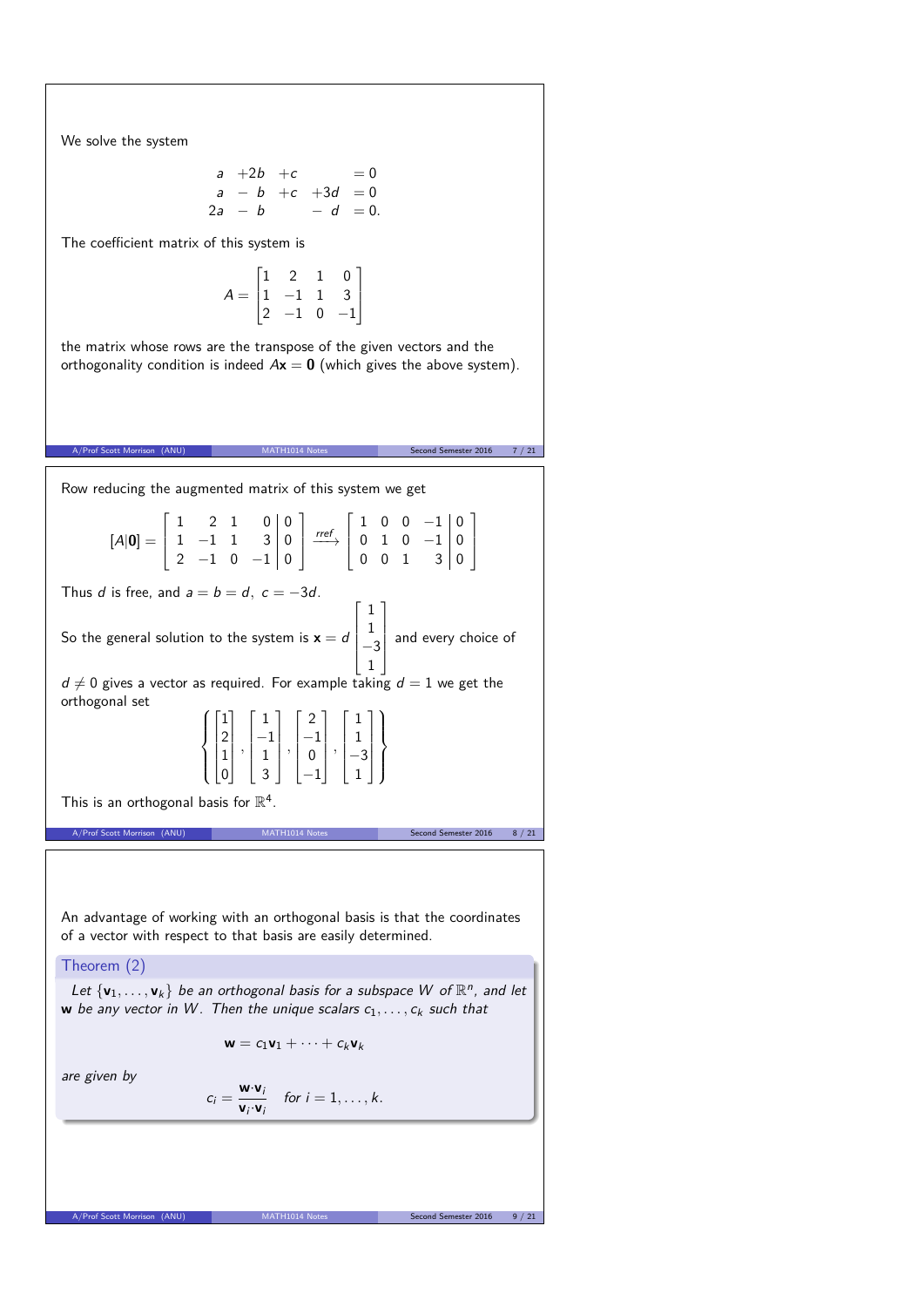*Proof* Since  $\{v_1, \ldots, v_k\}$  is a basis for W, we know that there are unique scalars  $c_1, c_2, \ldots, c_k$  such that  $\mathbf{w} = c_1 \mathbf{v}_1 + \cdots + c_k \mathbf{v}_k$ . To solve for  $c_1$ , we take the dot product of this linear combination with  $\mathbf{v}_i$ :

$$
\mathbf{w} \cdot \mathbf{v}_1 = (c_1 \mathbf{v}_1 + \cdots + c_k \mathbf{v}_k) \cdot \mathbf{v}_1
$$
  
=  $c_1 (\mathbf{v}_1 \cdot \mathbf{v}_1) + \cdots + c_i (\mathbf{v}_i \cdot \mathbf{v}_1) + \cdots + c_k (\mathbf{v}_k \cdot \mathbf{v}_1)$   
=  $c_1 (\mathbf{v}_1 \cdot \mathbf{v}_1)$ 

since  $\mathbf{v}_i \cdot \mathbf{v}_1 = 0$  for  $j \neq 1$ . Since  $\mathbf{v}_1 \neq \mathbf{0}$ ,  $\mathbf{v}_1 \cdot \mathbf{v}_1 \neq 0$ . Dividing by  $\mathbf{v}_1 \cdot \mathbf{v}_1$ , we obtain the desired result

$$
c_1=\frac{\textbf{w}{\cdot}\textbf{v}_1}{\textbf{v}_1{\cdot}\textbf{v}_1}.
$$

A/Prof Scott Morrison (ANU) MATH1014 Notes Second Semester 2016 10 / 21

Similar results follow for  $c = 2, \ldots, k$ .

 $\Box$ 

### Example 4

Express  $x =$ 

 $\Gamma$  $\overline{ }$ 4 2  $\overline{-1}$ 

Consider the orthogonal basis for  $\mathbb{R}^3$ :

T  $\mathbf{I}$ 

$$
\mathcal{U} = \left\{ \begin{bmatrix} 3 \\ -3 \\ 0 \end{bmatrix}, \begin{bmatrix} 2 \\ 2 \\ -1 \end{bmatrix}, \begin{bmatrix} 1 \\ 1 \\ 4 \end{bmatrix} \right\}.
$$
  
in  $\mathcal{U}$  coordinates.

First, check that  $\mathcal U$  really is an orthogonal basis for  $\mathbb R^3$ :

$$
\textbf{u}_1{\cdot}\textbf{u}_2=\textbf{u}_1{\cdot}\textbf{u}_3=\textbf{u}_2{\cdot}\textbf{u}_3=0.
$$

Hence the set  $\{u_1, u_2, u_3\}$  is an orthogonal set, and since none of the vectors is the zero vector, the set is linearly independen a basis for  $\mathbb{R}^3$ .

A/Prof Scott Morrison (ANU) MATH1014 Notes Second Semester 2016 11 / 21

Recall from Theorem (2) that the  $\mathbf{u}_i$  coordinate of **x** is given by  $\frac{\mathbf{x} \cdot \mathbf{v}_i}{\cdots}$  $\frac{\mathbf{x} \cdot \mathbf{v}_i}{\mathbf{v}_i \cdot \mathbf{v}_i}$ . We compute

$$
\mathbf{x} \cdot \mathbf{u}_1 = 6, \quad \mathbf{x} \cdot \mathbf{u}_2 = 13, \quad \mathbf{x} \cdot \mathbf{u}_3 = 2, \n\mathbf{u}_1 \cdot \mathbf{u}_1 = 18, \quad \mathbf{u}_2 \cdot \mathbf{u}_2 = 9, \quad \mathbf{u}_3 \cdot \mathbf{u}_3 = 18.
$$

Hence

$$
\mathbf{x} = \frac{\mathbf{x} \cdot \mathbf{u}_1}{\mathbf{u}_1 \cdot \mathbf{u}_1} \mathbf{u}_1 + \frac{\mathbf{x} \cdot \mathbf{u}_2}{\mathbf{u}_2 \cdot \mathbf{u}_2} \mathbf{u}_2 + \frac{\mathbf{x} \cdot \mathbf{u}_3}{\mathbf{u}_3} \mathbf{u}_3
$$
  
\n
$$
= \frac{6}{18} \mathbf{u}_1 + \frac{13}{9} \mathbf{u}_2 + \frac{2}{18} \mathbf{u}_3
$$
  
\n
$$
= \frac{1}{3} \mathbf{u}_1 + \frac{13}{9} \mathbf{u}_2 + \frac{1}{9} \mathbf{u}_3.
$$
  
\nSo  $\mathbf{x} = \begin{bmatrix} \frac{1}{3} \\ \frac{13}{9} \\ \frac{1}{9} \end{bmatrix}.$   
\nA/Prof Scott Morrison (ANU)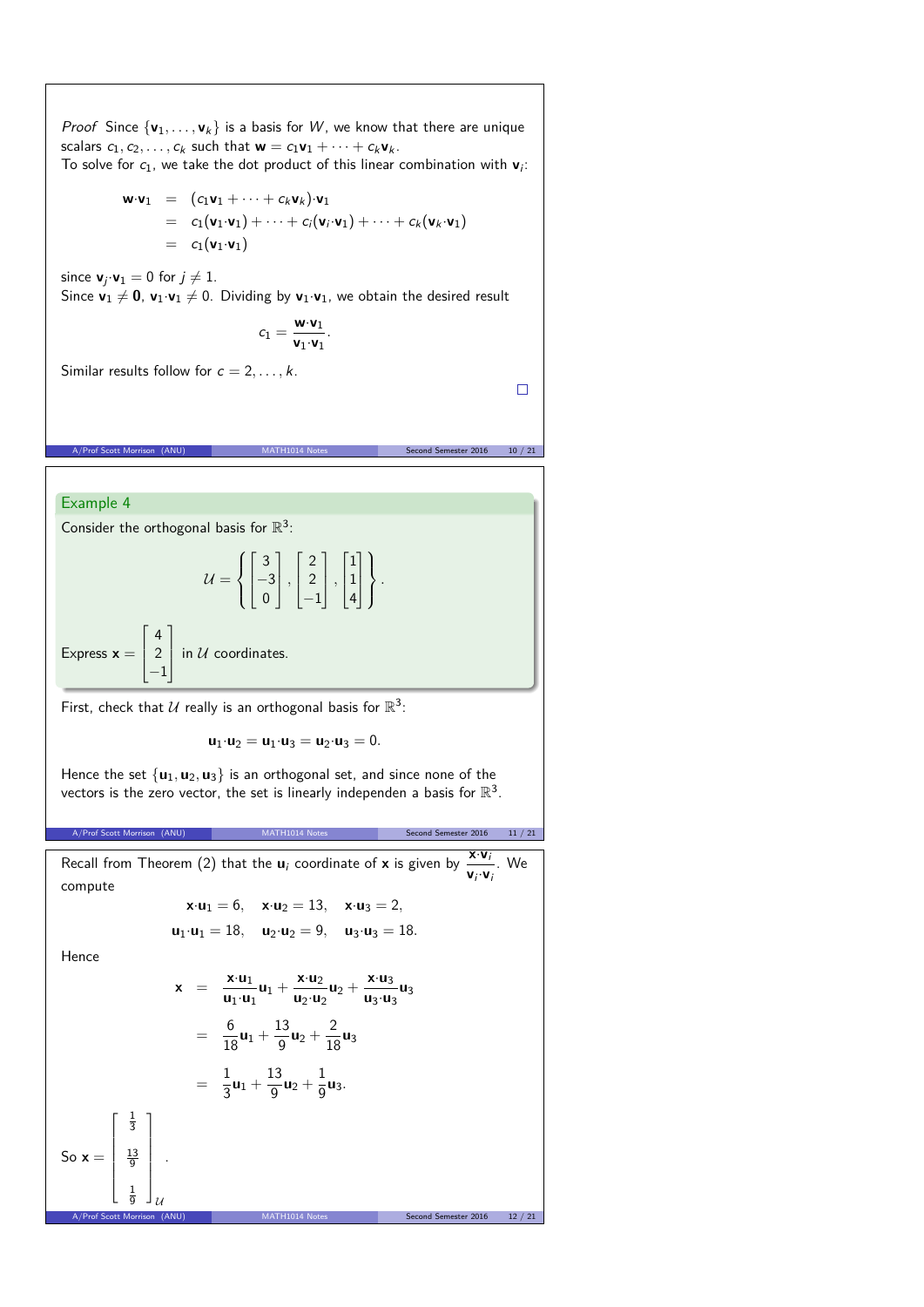Finally, note that if 
$$
P = \begin{bmatrix} \mathbf{u}_1 & \mathbf{u}_2 & \mathbf{u}_3 \end{bmatrix} = \begin{bmatrix} 3 & 2 & 1 \\ -3 & 2 & 1 \\ 0 & -1 & 4 \end{bmatrix}
$$
, then  

$$
P^T P = \begin{bmatrix} 18 & 0 & 0 \\ 0 & 9 & 0 \\ 0 & 0 & 18 \end{bmatrix}.
$$

The diagonal form is because the vectors form an orthogonal set, diagonal entries are the squares of the lengths of the vectors.  $\Box$ 

A/Prof Scott Morrison (ANU) MATH1014 Notes Second Semester 2016 13 / 21 Notes Second Semester 2016 13 / 21 No

# Orthonormal sets

# Definition

A set  $\{u_1, u_2, \ldots, u_p\}$  in  $\mathbb{R}^n$  is an orthonormal set if it is an orthogonal set of unit vectors.

The simplest example of an orthonormal set is the standard basis  $\{\mathbf{e}_1, \mathbf{e}_2, \dots, \mathbf{e}_n\}$  for  $\mathbb{R}^n$ . When the vectors in an orthogonal set of nonzero vectors are normalised

to have unit length, the new vectors will still be orthogonal, and hence the new set will be an orthonormal set.

A/Prof Scott Morrison (ANU) MATH1014 Notes Second Semester 2016 14 / 21

Recall that in the last example, when  $P$  was a matrix with orthogonal columns,  $P^{\mathsf{T}}P$  was diagonal. When the columns of a matrix are vectors in an orthonormal set, the situation is even nicer:

Suppose that  $\{u_1, u_2, u_3\}$  is an orthonormal set in  $\mathbb{R}^3$  and  $U = \begin{bmatrix} u_1 & u_2 & u_3 \end{bmatrix}$ . Then

$$
U^{\mathcal{T}}U = \begin{bmatrix} u_1^{\mathcal{T}} \\ u_2^{\mathcal{T}} \\ u_3^{\mathcal{T}} \end{bmatrix} \begin{bmatrix} u_1 & u_2 & u_3 \end{bmatrix} = \begin{bmatrix} u_1^{\mathcal{T}}u_1 & u_1^{\mathcal{T}}u_2 & u_1^{\mathcal{T}}u_3 \\ u_2^{\mathcal{T}}u_1 & u_2^{\mathcal{T}}u_2 & u_2^{\mathcal{T}}u_3 \\ u_3^{\mathcal{T}}u_1 & u_3^{\mathcal{T}}u_2 & u_3^{\mathcal{T}}u_3 \end{bmatrix}.
$$

Hence

$$
U^T U = \begin{bmatrix} 1 & 0 & 0 \\ 0 & 1 & 0 \\ 0 & 0 & 1 \end{bmatrix}.
$$

Since  $U$  is a square matrix, the relation  $U^{\mathsf{T}}U=I$  implies that  $U^{\mathsf{T}}=U^{-1}$ and thus we also have  $UU^T = I$ .

A/Prof Scott Morrison (ANU) MATH1014 Notes Second Semester 2016 15 / 21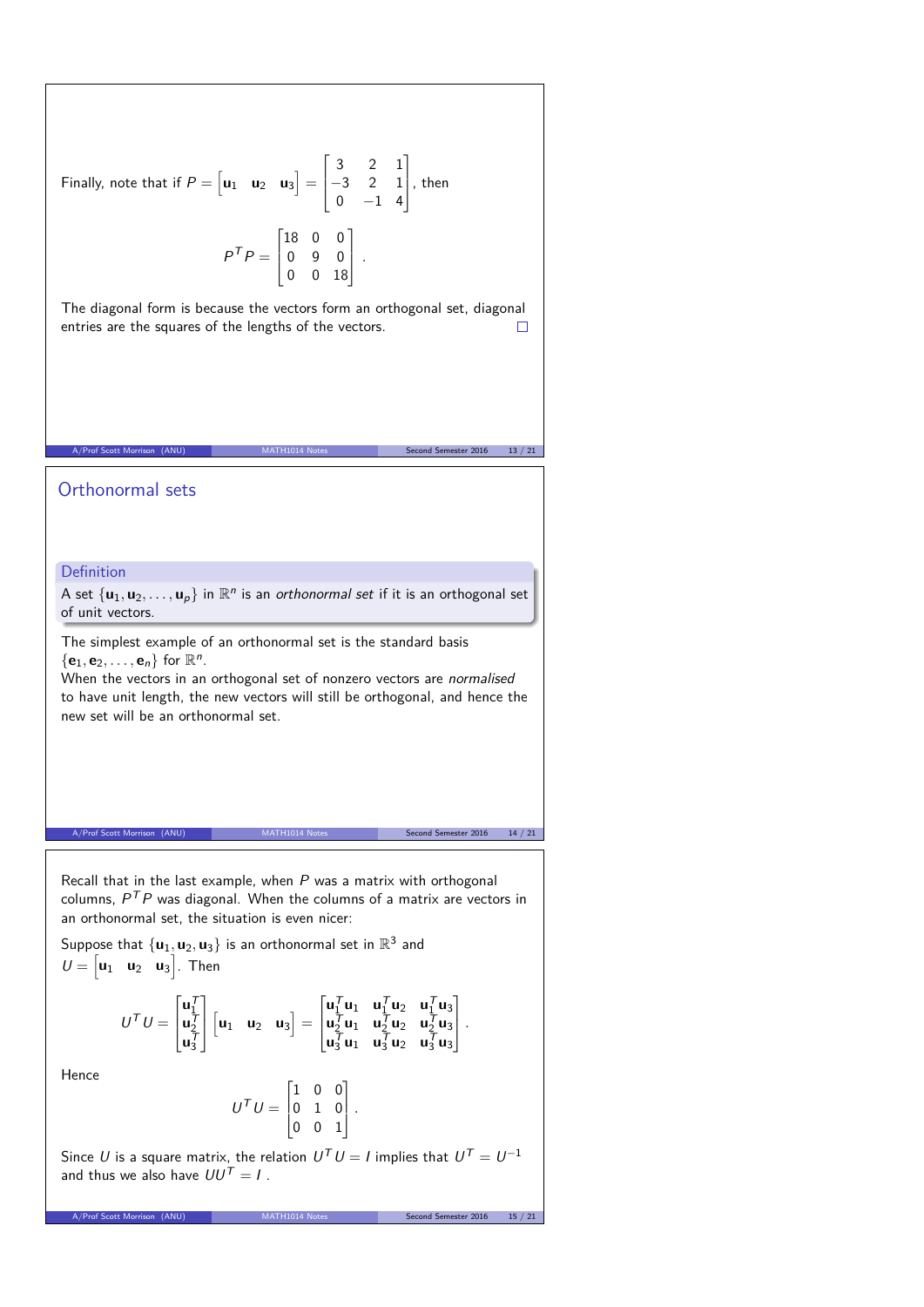### In fact,

A **square** matrix U has orthonormal columns if and only if U is invertible with  $U^{-1}=U^{\mathcal{T}}$ .

### Definition

A **square** matrix  $U$  which is invertible and such that  $U^{-1} = U^{\mathcal{T}}$  is called an **orthogonal matrix**.

It follows from the result above that an orthogonal matrix is a square matrix whose columns form an **orthonormal** set (not just an orthogonal set as the name might suggest).

 $A(NU)$  MATH1014 Notes Second Semester 2016 16 / 21

More generally, we have the following result:

Theorem (3)

An  $m \times n$  matrix U has orthonormal columns if and only if  $U^T U = I$ .

We also have the following theorem

Theorem (4)

Let U be an  $m \times n$  matrix with orthonormal columns, and let **x** and **y** be vectors in  $\mathbb{R}^n$ . Then

 $(1)$   $||Ux|| = ||x||.$ 

(2)  $(Ux) \cdot (Uy) = x \cdot y$ .

(3)  $(Ux) \cdot (Uy) = 0$  if and only if  $x \cdot y = 0$ .

Properties (1) and (3) say that if  $U$  has orthonormal columns then the linear transformation  $\mathsf{x} \to U\mathsf{x}$  (from  $\mathbb{R}^n$  to  $\mathbb{R}^m)$  preserves lengths and orthogonality.

# **Examples**

Example 5

The  $4 \times 3$  matrix

$$
A = \begin{bmatrix} 1 & 1 & 2 \\ 2 & -1 & -1 \\ 1 & 1 & 0 \\ 0 & 3 & -1 \end{bmatrix}
$$

A/Prof Scott Morrison (ANU) MATH1014 Notes Second Semester 2016 17 / 21

has orthogonal columns and  $A^TA$  equals

$$
\begin{bmatrix} 1 & 2 & 1 & 0 \\ 1 & -1 & 1 & 3 \\ 2 & -1 & 0 & -1 \end{bmatrix} \begin{bmatrix} 1 & 1 & 2 \\ 2 & -1 & -1 \\ 1 & 1 & 0 \\ 0 & 3 & -1 \end{bmatrix} = \begin{bmatrix} 6 & 0 & 0 \\ 0 & 12 & 0 \\ 0 & 0 & 6 \end{bmatrix}.
$$

Note that here the rows of A are NOT orthogonal. For example, if we take the dot product of the first two rows we get

$$
\langle 1, 1, 2 \rangle \cdot \langle 2, -1, -1 \rangle = 2 - 1 - 2 = -1 \neq 0.
$$
  
A/Prof Scott Morrison (ANU) MATH1014 Notes Second Semester 2016 18 / 21